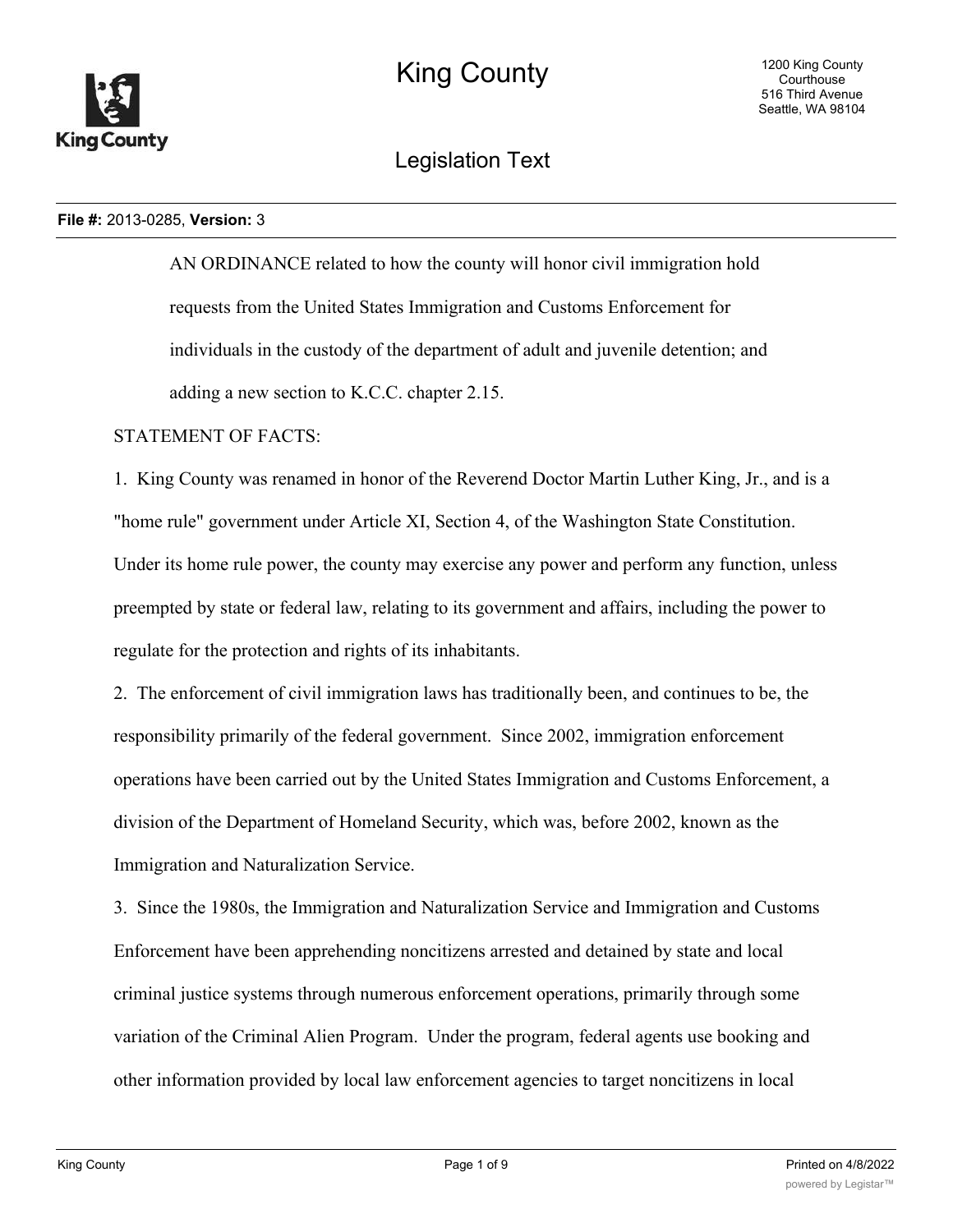agency custody for the placement of administrative immigration detainer requests that can result in a direct transfer upon release of noncitizens from local custody into immigration custody for initiation of removal proceedings.

4. In 2008, Congress directed the Department of Homeland Security to expand efforts to target noncitizens with serious criminal convictions for apprehension and removal. In response, the Department of Homeland Security, through Immigration and Customs Enforcement, created the Secure Communities program to complement its efforts under the Criminal Alien Program initiative. The key component of the Secure Communities program is automated information sharing between the Department of Homeland Security and the Federal Bureau of Investigation, primarily the sharing of fingerprint data collected from local jails for identifying individuals incarcerated in local facilities to be investigated for immigration proceedings.

5. Like the Criminal Aliens Program, noncitizens identified through the Secure Communities program and targeted for Immigration and Customs Enforcement apprehension can be subjected to placement of a detainer request while in custody of local jail officials. According to 9 C.F.R. Sec. 287.7(a), "A detainer serves to advise another law enforcement agency that the federal Department of Homeland Security seeks custody of an alien presently in the custody of that agency, for the purpose of arresting and removing the alien. The detainer is a request that such agency advise the department, prior to release of the alien, in order for the department to arrange to assume custody, in situations when gaining immediate physical custody is either impracticable or impossible."

6. Since April 2012, Immigration and Customs Enforcement investigators have had access to all fingerprint data transmitted to federal authorities from jails in the state of Washington. Local jails have no discretion to opt out of participation in the Secure Communities program.

7. King County is dedicated to providing all of its residents fair and equal access to services,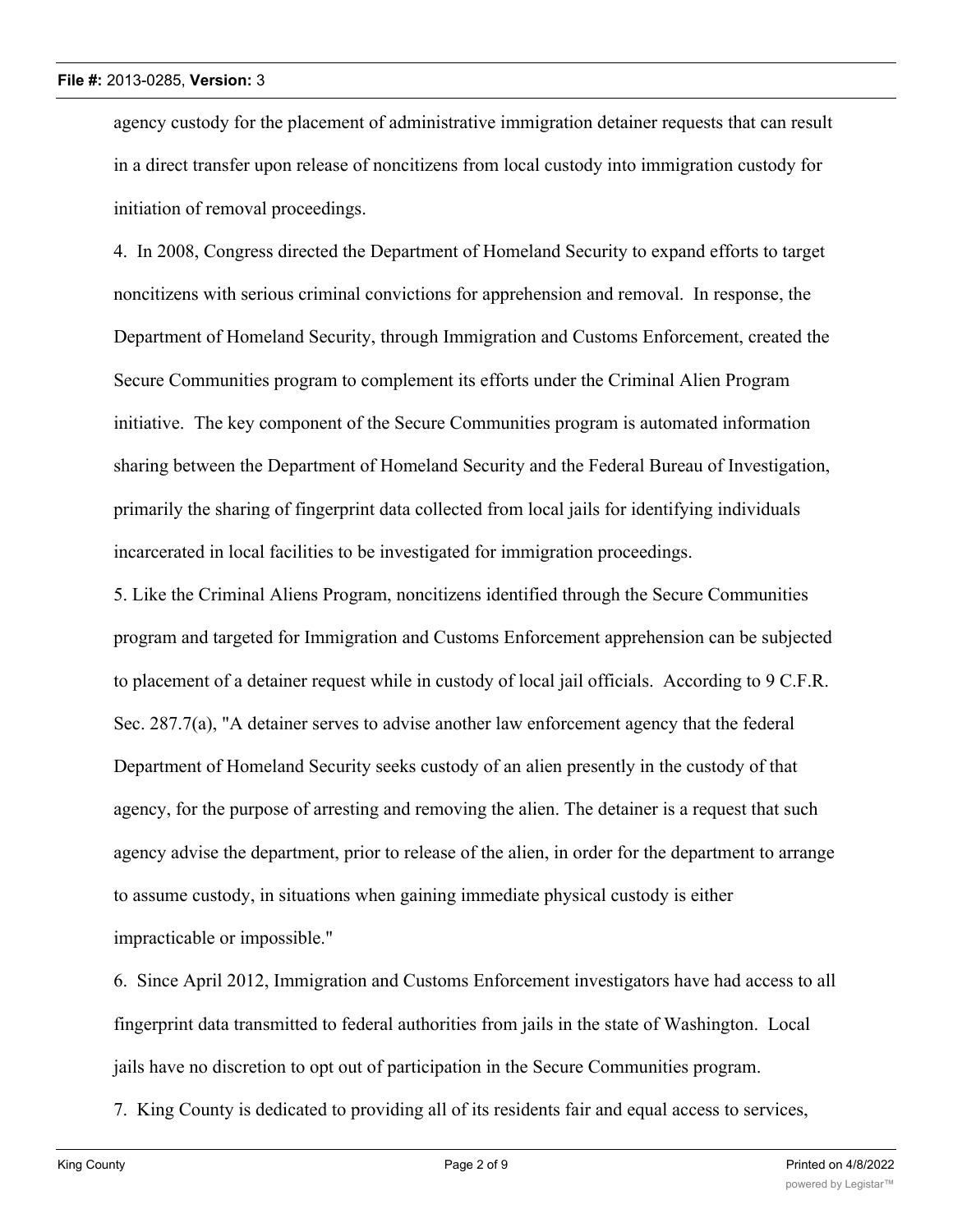opportunities and protection. In K.C.C. 2.10.210, the King County Strategic Plan declares as part of the "fair and just principle" that determinants of equity include "(c)ommunity and public safety that includes services such as fire, police, emergency medical services and code enforcement that are responsive to all residents so that everyone feels safe to live, work and play in any neighborhood of King County and a law and justice system that provides equitable access and fair treatment for all. K.C.C. 2.15.010 was enacted in 2009 to specifically ensure that all county residents have access to necessary services and benefits essential for upholding the county's commitment to fair and equal access for all residents. To further this policy, K.C.C. 2.15.010 established the requirement that no county office, department, employee, agency or agent shall condition the provision of county services on the citizenship or immigration status of any individual. K.C.C. 2.15.010 also established the requirement that sheriff's office personnel shall not request specific documents relating to a person's civil immigration status for the sole purpose of determining whether the individual has violated federal civil immigration laws. 8. In accordance with those code requirements, the department of adult and juvenile detention does not endeavor to determine the immigration status of any individual held in county detention. However, it is the current practice of the county to honor all civil immigration hold requests from Immigration and Customs Enforcement for detainees, whether identified through Criminal Alien Program or the Secure Communities program, by holding adult inmates for additional time after they would otherwise be released from county jail facilities. 9. It is often unclear whether the individual under investigation by Immigration and Customs

Enforcement is being reviewed because of their criminal history or due to prior immigration administrative violations.

10. Although the intended focus of programs like Secure Communities is the removal of individuals with serious criminal records, data released by Immigration and Customs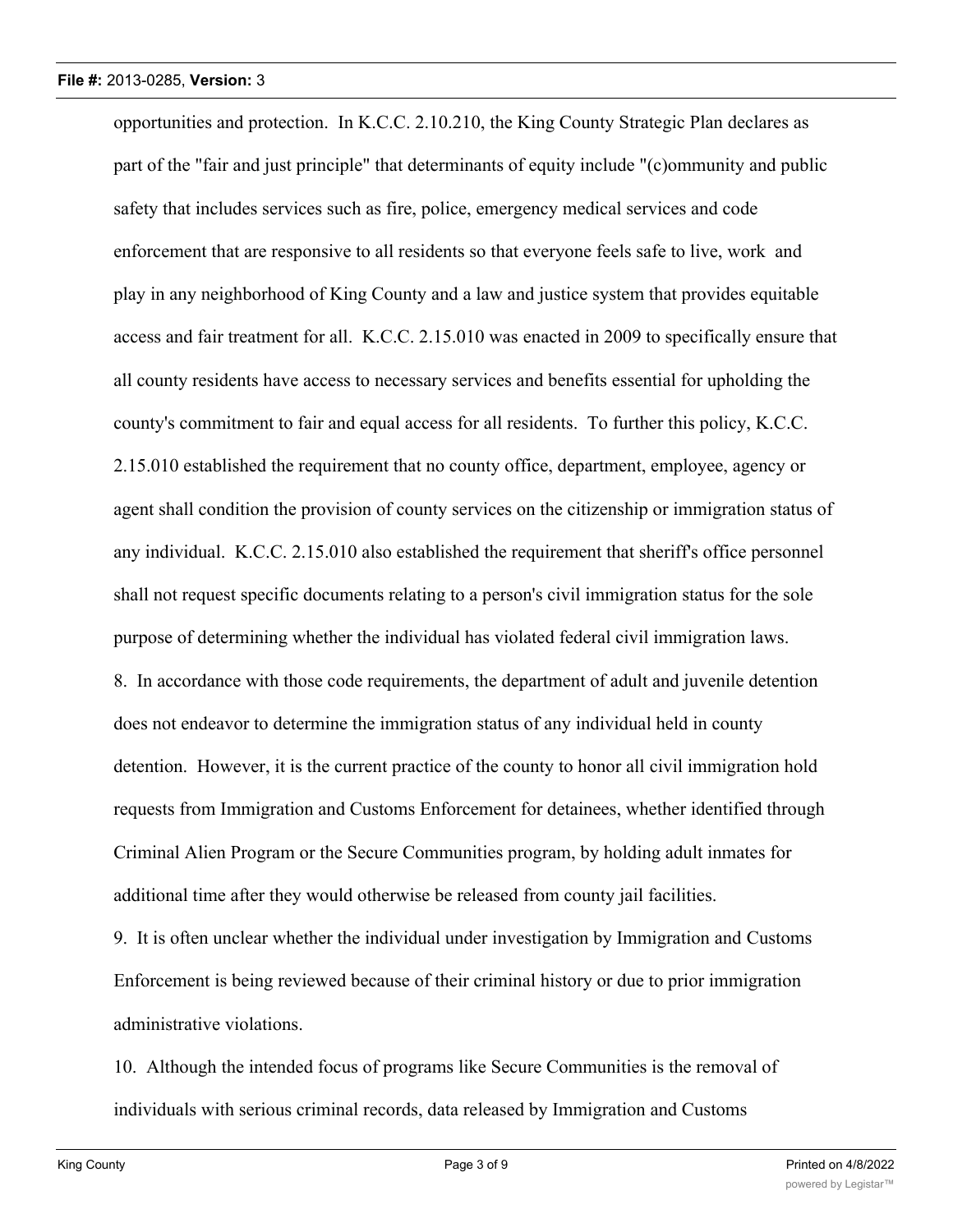Enforcement indicate that, between 2008 and 2011, seventy-eight percent of the detainer requests issued against individuals at the county adult jail involved individuals with no criminal records or convictions.

11. On March 26, 2013, the University of Washington released Immigration Detainer Requests in King County Washington: Costs & Consequences, a report analyzing jail data from 2011 and assessing the impacts of submitting to Immigration and Customs Enforcement's immigration detainer requests. The report concluded that four out of five individuals subjected to Immigration and Customs Enforcement detainer requests in 2011 had never been convicted of a felony. It also found that Immigration and Customs Enforcement detainer requests disproportionately impacted Latinos.

12. On February 11, 2013, the executive notified councilmembers by letter that he supports amending county code to include policy direction for the department of adult and juvenile detention to limit the circumstances under which it will exercise its authority to honor federal immigration detainers to individuals for whom the federal government has documented the individuals' criminal history as demonstrated by having been previously convicted of committing a violent or serious offense.

BE IT ORDAINED BY THE COUNCIL OF KING COUNTY:

## SECTION 1. **Findings:**

A. In its deliberations on this legislation, the council has received public testimony from various individuals, organizations, and immigrant advocates in King County who recounted numerous instances where the exercise of federal detainers by the department of adult and juvenile detention has resulted in significant distrust of local law enforcement, dislocation of families, the loss of jobs and housing, economic loss to families and the community, and harm to children. Many testified through public input and the submission of written testimony that there are significant costs to the community, both in dollars and human suffering when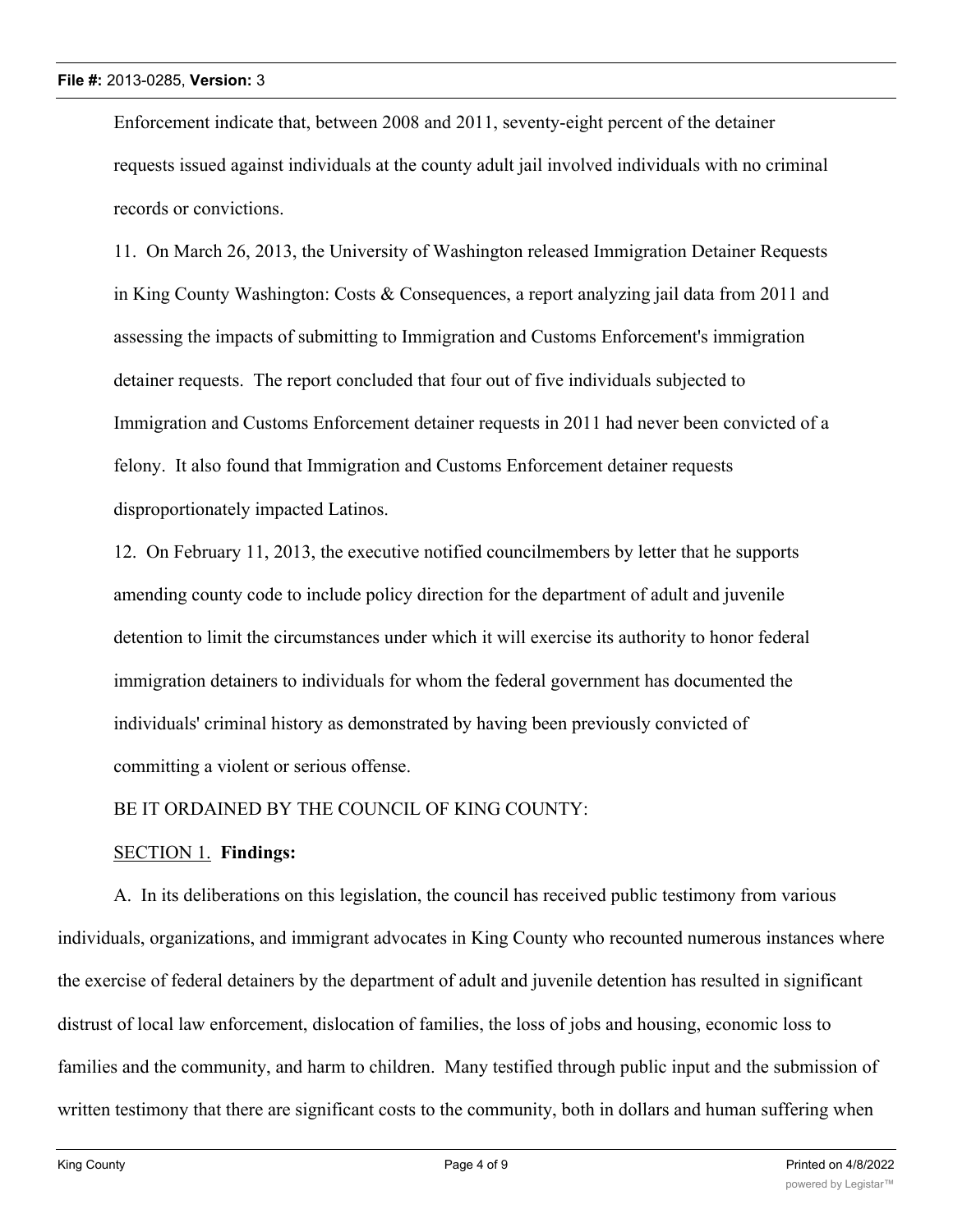families become broken and dependent when the family breadwinner is detained or deported. Testimony established that the threat of deportation for the immigrant community is so strong that many persons are afraid to report domestic violence or witnessed crime. Further, many noted that children who are English-speaking U.S. citizens of an undocumented parent are uniquely vulnerable to the impacts of the exercise of federal detainers.

B. Data from the University of Washington study of detainers in King County shows that the county incurs significant costs resulting from honoring these detainers that by federal law are not reimbursed. As a result, the county incurs costs for supporting federal immigration enforcement efforts in a time when it is unable to fully fund its own local mandates such as unincorporated sheriff's patrol or other priorities such as human services programs for victims of domestic violence and the mentally ill.

C. Testimony from the King County sheriff and the interim chief of police for the Seattle Police Department noted that even the perception that local governments are cooperating with federal immigration enforcement efforts can significantly undermine the operations of local government. In particular, this perception can have a substantial damaging effect on the relationships between local law enforcement agencies and immigrant and refugee communities and this damage to trust between the immigrant community and law enforcement results in less public safety.

D. In its deliberations, the council also considered significant national and Washington State data that showed that the vast majority of Immigration and Customs Enforcement detainers are for individuals with no non-immigration criminal history, or for those with minor offenses. The council also considered data showing that a significant proportion of those who are taken into federal custody as a result of a detainer are subsequently released back into the community and not detained or deported.

E. Individuals being released from state custody are persons who are legally required to be released, except when being temporarily held as a result of a federal immigration detainer request. They do not include persons who present a danger to the community that can be addressed by state criminal or civil legal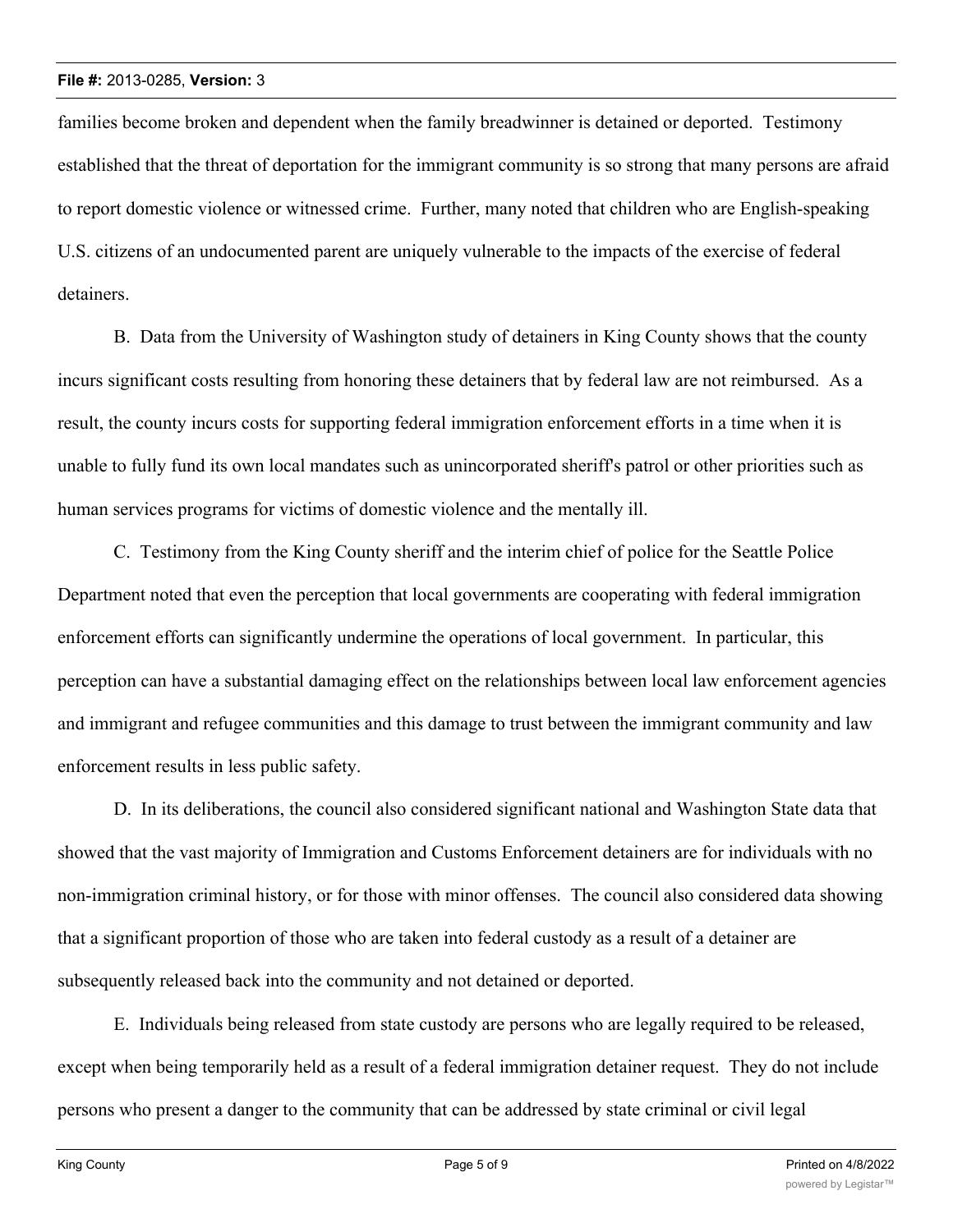proceedings. There is no basis to predict potential future dangerousness for such persons and hold them in state custody as a result. There is only a minimal and speculative risk of harm to public safety that might result from not honoring federal detainers for the individuals who do not have a demonstrable and significant criminal history.

F. The county council has now considered and balanced the competing policy concerns, advantages, and possible risks of amending the county code to limit the circumstances under which the department of adult and juvenile detention will exercise its authority to honor federal immigration detainers. The council recognizes that the cost to public trust in law enforcement, economic losses, and human suffering when weighed against the potential benefits of from exercising a detainer compels the council to limit and focus the circumstances under which it will honor federal detainers. The council has chosen to limit detainers to only those who have a demonstrable and significant criminal history and therefore might present some risk to public safety. The council has determined that the benefit of not honoring detainers for those who have immigration violations or minor criminal histories outweighs the costs to the county. Finally, this policy will further advance the county policy of providing all county residents with fair and equal access to services, opportunities and protection, and is essential to that policy.

NEW SECTION. SECTION 2. There is hereby added to K.C.C. chapter 2.15 a new section to read as follows:

A. It is the policy of the county to only honor civil immigration hold requests from United States Immigration and Customs Enforcement for individuals who have been convicted of a violent or serious crime. The department of adult and juvenile detention may hold individuals for an additional forty-eight hours after they would otherwise be released only upon receipt of a written immigration hold request by a federal agent to detain a county inmate for suspected violations of federal civil immigration law, where one or more of the following apply:

1. United States Immigration and Customs Enforcement agents provide written documentation and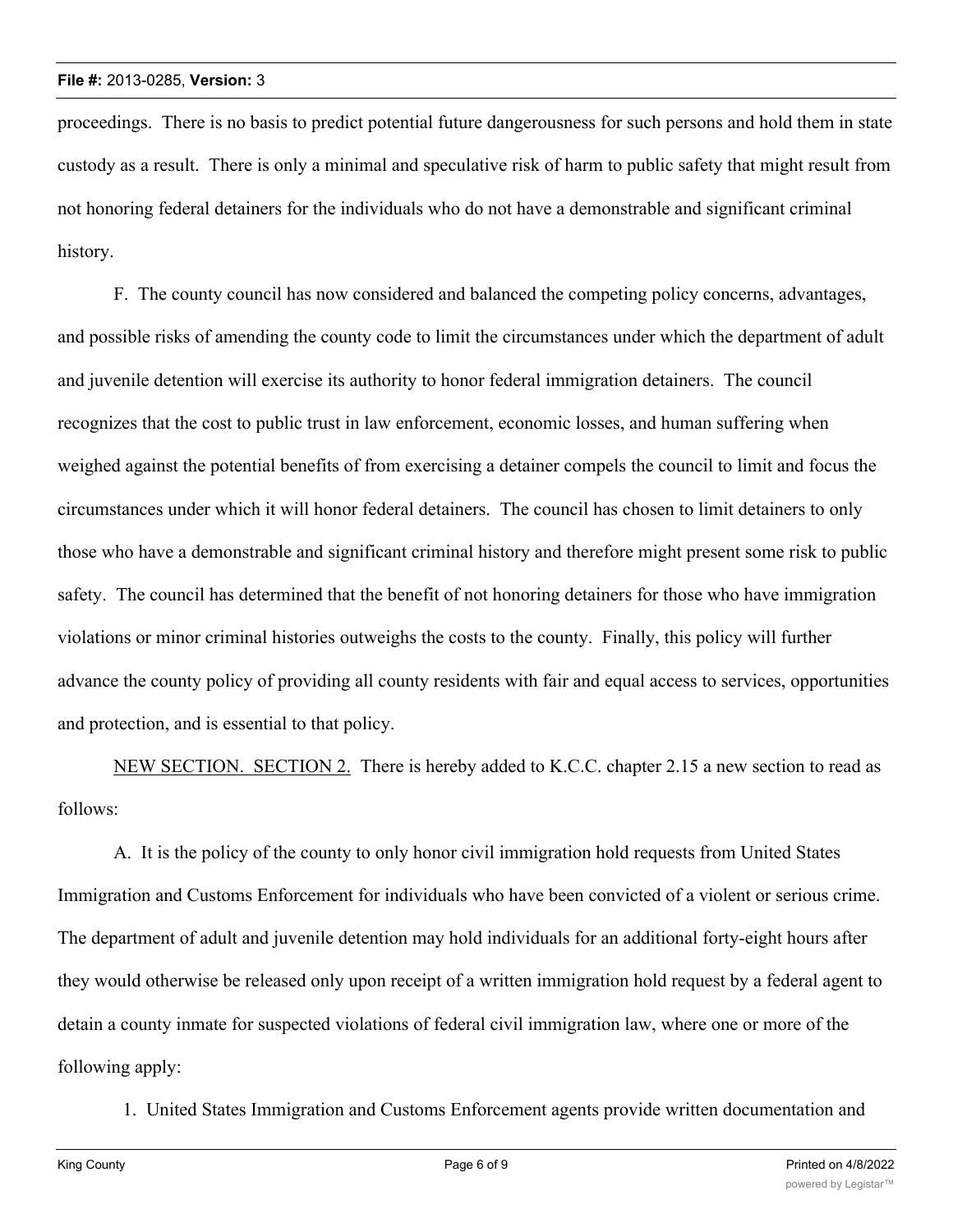case identifying information that the individual has been previously convicted of a homicide at any time in the past; or that the individual either has been convicted of a violent, serious, sex, or serious traffic offense within the past ten years or within the past ten years has been released from prison after serving a sentence for a violent, serious, sex, or serious traffic offense conviction. For purposes of this section, "has been convicted of a violent, serious, sex or serious traffic offense" means the individual was convicted of a most serious offense as defined in RCW 9.94A.030, a sex offense as defined in RCW 9A.44, a conviction of any sexual exploitation of a children offense as defined in RCW 9.68A, residential burglary as defined in RCW 9A.52.025, drive-by shooting as defined in RCW 9A36.045, convicted of an offense of unlawful possession of a firearm as defined in RCW 9.41.040, a conviction of an offense with a firearm enhancement as defined in RCW 9.94A.533, or convicted of two or more serious traffic offenses as defined in RCW 9.94A.030; or where United States Immigration and Customs Enforcement agents provide written documentation that an individual has identified through United States immigration court proceedings as an inadmissible alien under 8 USC Section 1182(a)(2) (G), Foreign Government Officials who have committed particularly severe violations of religious freedom; 8 U.S.C. Section 1182(a)(3), Security and related grounds (terrorist activities, totalitarian parties, Nazi collaborators and recruitment of child soldiers); or  $8 \text{ U.S.C. } 1182(a)(10)(C)$  International child abduction: or

 2. United States Immigration and Customs Enforcement agents provide written documentation and case identifying information that the individual has been convicted in any jurisdiction of an offense that, if committed in the state of Washington would meet the criteria outlined in subsection A.1. of this section.

B. Notwithstanding subsection A. of this section, the county shall not honor civil immigration hold requests for any individuals who are younger than eighteen years old.

C. This section does not create or form the basis for liability on the part of the county, its officers, employees or agents.

D. Beginning January 1, 2014, the department of adult and juvenile detention shall compile a listing all immigration detainers received by the department. Beginning May 1, 2014, the department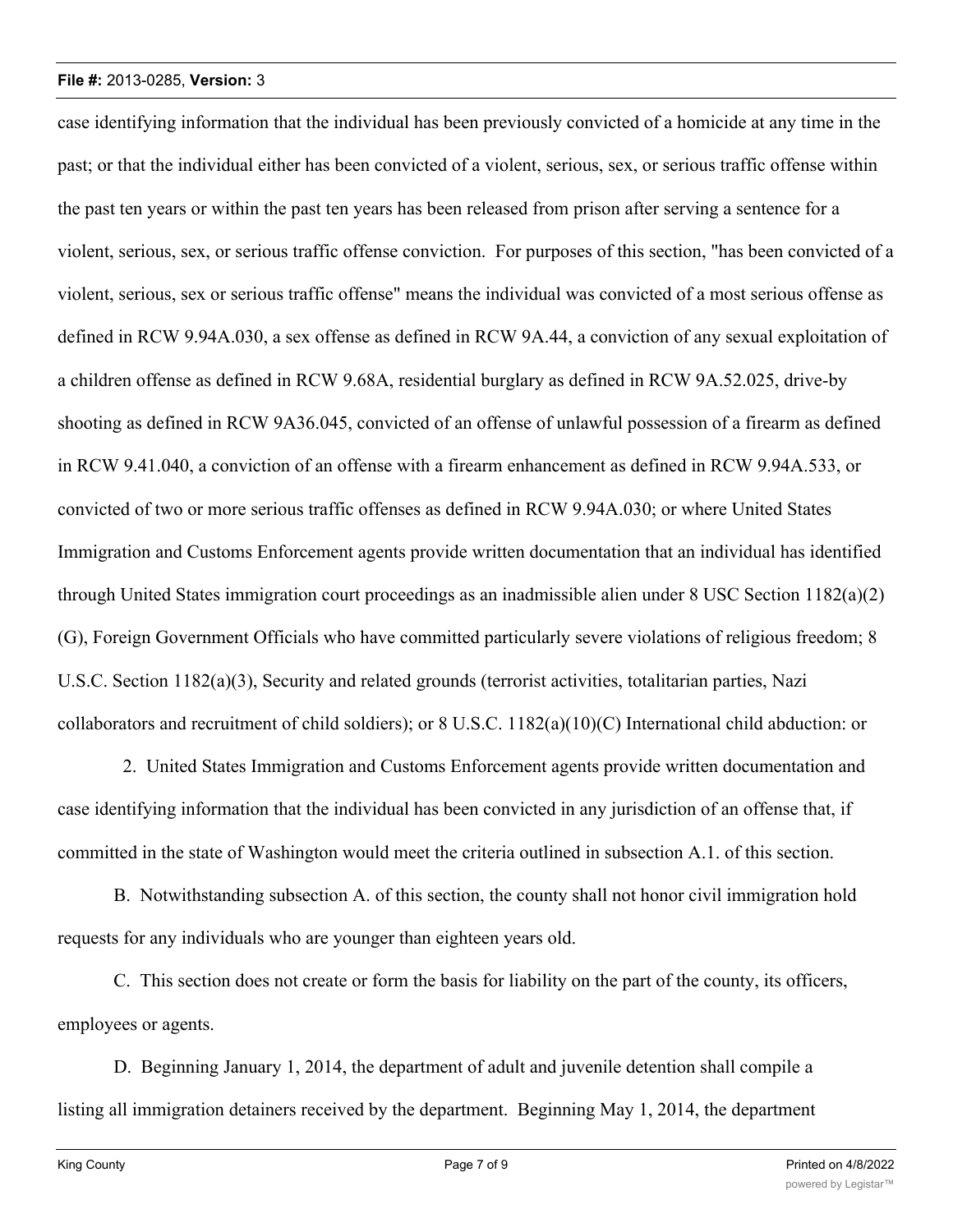shall prepare and transmit to the council a quarterly report showing the number of detainers received and descriptive data that includes but is not limited to: the types of offenses that individuals with detainers were being held, the reason for release from county custody, the length of stay for each individual before the detainer was executed for those who were released from county custody, and the number of individuals that had detainers but were transferred to state department of corrections' custody. The reports called for in this section shall be transmitted in the form of a paper original and an electronic copy to the clerk of the council, who shall distribute electronic copies to all councilmembers and the lead staff for the committee of the whole, and the law, justice, health and human services committee, or their successors.

E. The executive shall convene an immigration detainer oversight group to review the implementation of the county's limitations on immigration detainer requests as outlined in subsection A.1. of this section. The oversight group shall include but not be limited to: the executive or the executive's designee; the director of the department of public defense or the director's designee; the prosecuting attorney or the prosecuting attorney's designee; the presiding judge of the superior court or the presiding judge's designee; and two representatives appointed by the county council, one of whom shall be an immigrant's rights specialist and one of whom shall be a member of the King County Bar Association. The members of the oversight group shall be appointed by the executive and submitted to the council with a motion for confirmation. The executive shall convene this group by July 1, 2014, and, with the help of King County criminal justice agencies, provide this group with data on the detainers received by the county, criminal history information on the individuals for whom detainers were honored, data on the length-of-stay within county detention facilities for these individuals, and the outcome of the court case that resulted in the individual being detained that led to them being subject to a detainer. The executive shall also try to obtain data on the outcome of the individuals' immigration proceedings after the honoring of the detainer. The oversight group shall review this data to evaluate the impact of the limitations on detainers and also to determine if any changes are needed in the county's policies and develop a